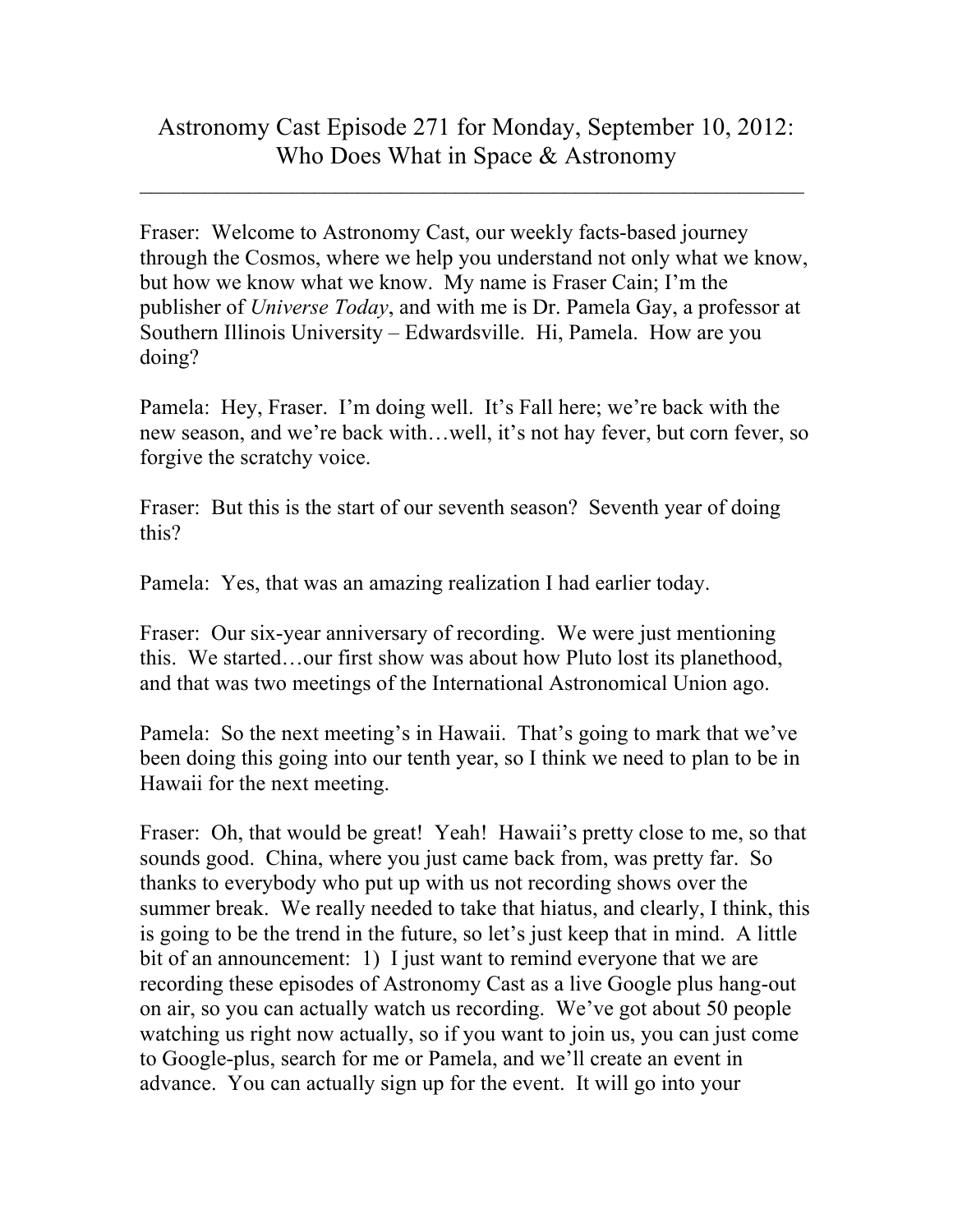calendar…it's pretty cool. The other thing we're doing, of course, is that every Sunday night we do our virtual star party, where we hook up a bunch of telescopes live on the internet and broadcast our view, and last night was pretty cool. We had Uranus and Neptune for the first time live.

Pamela: Yay! You pronounced it the way I pronounce it this time!

Fraser: I know, I'm caving to your politically correct pronunciation of Uranus. Yeah, so we had that – that was amazing! Live! You know, Neptune was sort of the plan, then Mike Philips brought in Uranus by accident.

Pamela: And we had moons galore. It was really, really fabulous.

Fraser: We had moons…it was, yeah, pretty amazing, so we do that. And then, the last thing, just to remind everyone (we actually have mountains of announcements and stuff, but I won't sort of overwhelm you this time), we're going to get back with the weekly space hang-outs starting on Thursdays at 10 a.m. Pacific, you do the math, and then…

Pamela: Don't forget we also have the Wednesday Science Hours at 4 p.m. Pacific.

Fraser: Yeah, we do have about four kinds of programs every week, so if you want space and astronomy -- lots of opportunity. So the other thing, just to remind everyone, is that we're going to be doing the Not-the-End-of-the-World cruise at the end of the year, and I think the time for registration for that is starting to close down in a couple of weeks, so if you have any interest in joining us on a cruise to celebrate the fact that the world isn't going to end…and we're actually going to go to the Mayan ruins and stand at the point of apocalypse, and watch other people's faces.

Pamela: And it's not that expensive as far cruises go, and it's completely family-friendly. Fraser's kids are going to be there, and I plan to try and kidnap them to go to Disneyland at one point.

Fraser: Perfect. Wait a minute, that's not family-friendly! Kidnapping children to go to Disneyland! Cool…so I think that's going to be a lot of fun, so I really hope people…if you're interested in doing that, and you want to join us, that would be great fun. So you can go to, I guess,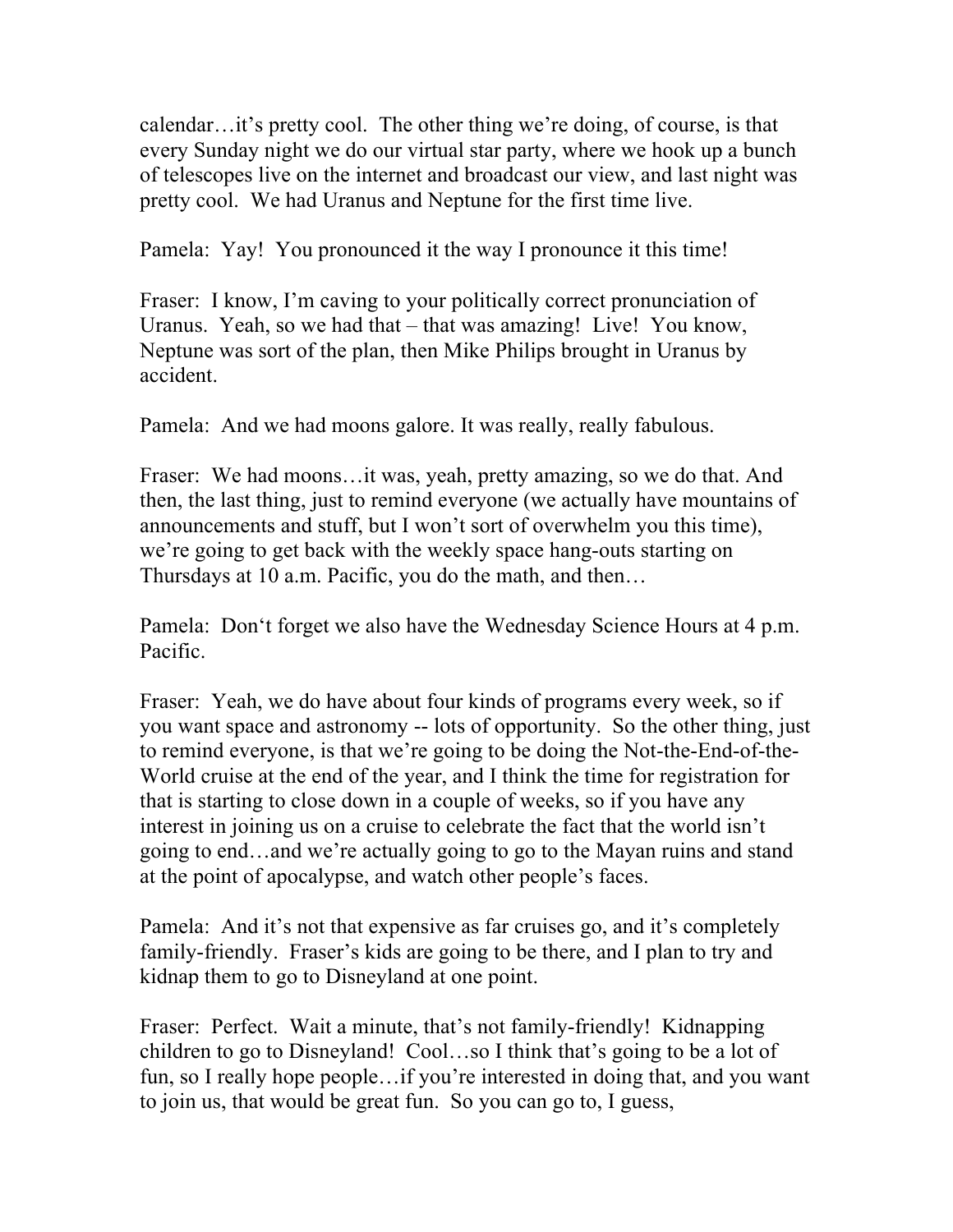Astrosphere.org, yeah, and there's a link there for the Not-the-End-of-the-World cruise, and you can find out more information about it there. Is that it?

[advertisement]

Fraser: So in the past, if you looked up into the sky, you were an astronomer, or I guess maybe an astrologer, but everything has gotten so complicated. Now we have astrophysicists, and cosmologists, planetary geologists and even exobiologists. So who does what, and how do they all interact with one another? And if you want to go into space research as a career, which one should you choose? So what are you, Pamela?

Pamela: I'm an astronomer.

Fraser: You're an astronomer.

Pamela: Technically, I have an undergraduate degree in astrophysics, and a PhD. in astronomy.

Fraser: Not an astrologer.

Pamela: But most of what I do…no, I'm not an astrologer. Although I did take a class on astrology so that I could more effectively understand why they are not science.

Fraser: Did you really?

Pamela: Yeah, actually…I kid you not. When I was at the University of Texas, the barn that I kept my horses at, our Dressage instructor hired a high-level local astrology person to come in and give...I want to say it was an eight-week course on astrology out of her home. It was taken very seriously -- there was homework, the whole nine yards. It was just like any university course you might sign up for, except it was astrology. So yeah, that was an interesting take on: they don't actually understand what it means when Mercury's in retrograde.

Fraser: But it wasn't a skeptical view of astrology, right? It was...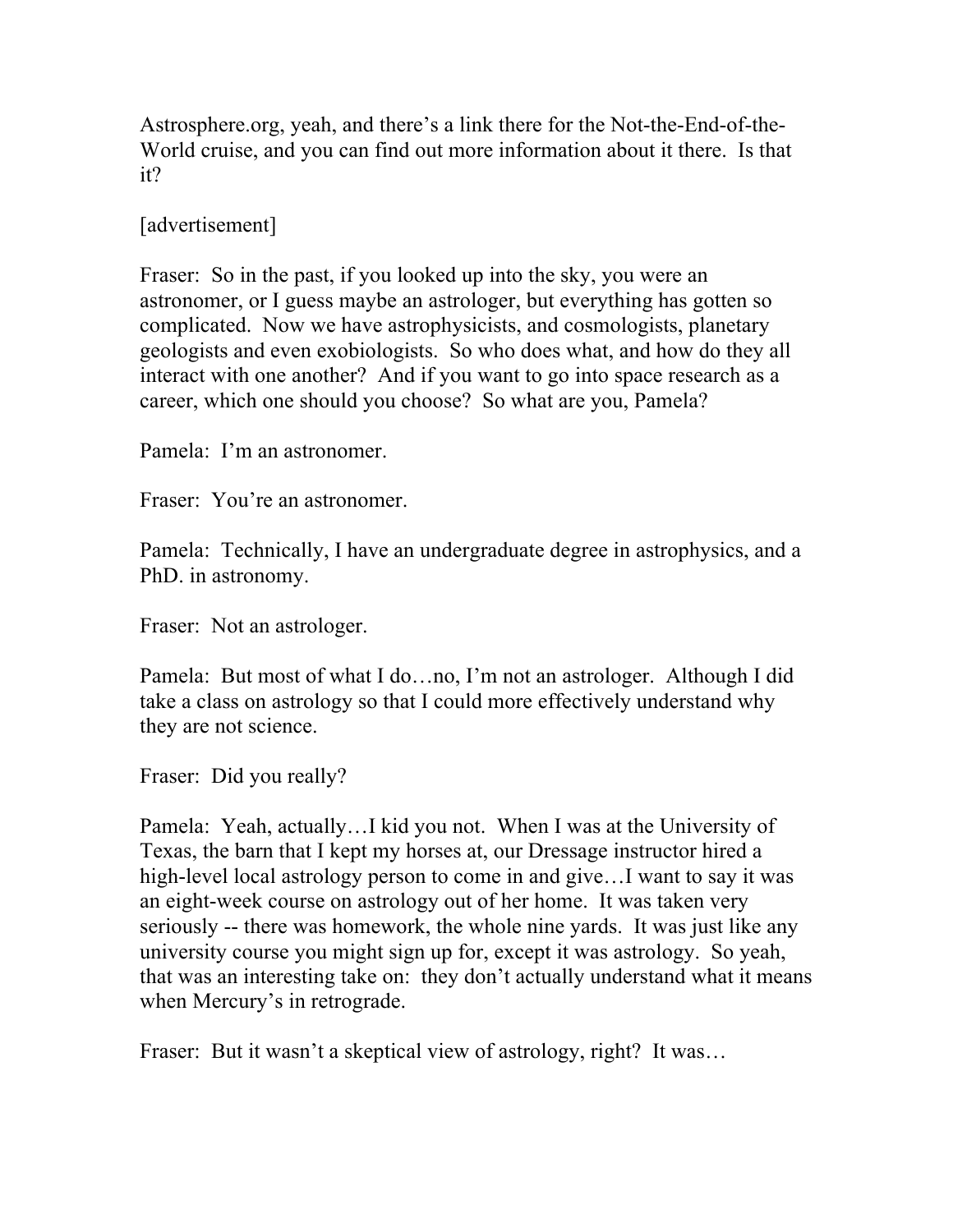Pamela: No, no, no, no! This was for people who were seriously trying to learn how to cast horoscopes and understand…it was fascinating to get an inside view on "not the science."

Fraser: That's amazing. OK. Specifically, though, you're an astronomer.

Pamela: I'm an astronomer.

Fraser: What does an astronomer do?

Pamela: Well, so the first breakdown that we hit is astronomer vs. astrophysicist. Astronomers are at the most basic level: people who go out, look up, and their way of doing science is based on an observational view of the Universe. So as an astronomer, perfectly valid for me to say, we see all these following trends, we still need to define the physics that makes these trends happen in the Universe. An astrophysicist comes at it from the mathematical side, where you're working up from the basic equations to try and match what the astronomers are observing, and then there's this mix in between where you're doing both.

Fraser: So an astronomer, for example then, would be the one who's actually looking through the telescope night after night, or looking through the data.

Pamela: Looking through the data, we don't look through scopes…

Fraser: Right, looking through the data sent back from the Hubble space telescope, and I guess, their catchword would be something like, "Huh, that's interesting," or "I wonder what this is?" or "Can we zoom in on this?" Right?

Pamela: And questions get answered using data. And with an astrophysicist, questions get answered with mathematics to explain, well hopefully explain, but astrophysicists can make predictions that...so astronomers you look for trends and stuff, but an astrophysicist is where you build a theoretical model that then can often make predictions. So for instance, the solar neutrino problem, which has now been solved, was astronomers noting what the flux coming off the Sun was, we had a general understanding of how old the Sun is, and it was the astrophysicists who built a model explaining, well, there's nuclear generation going on in the core of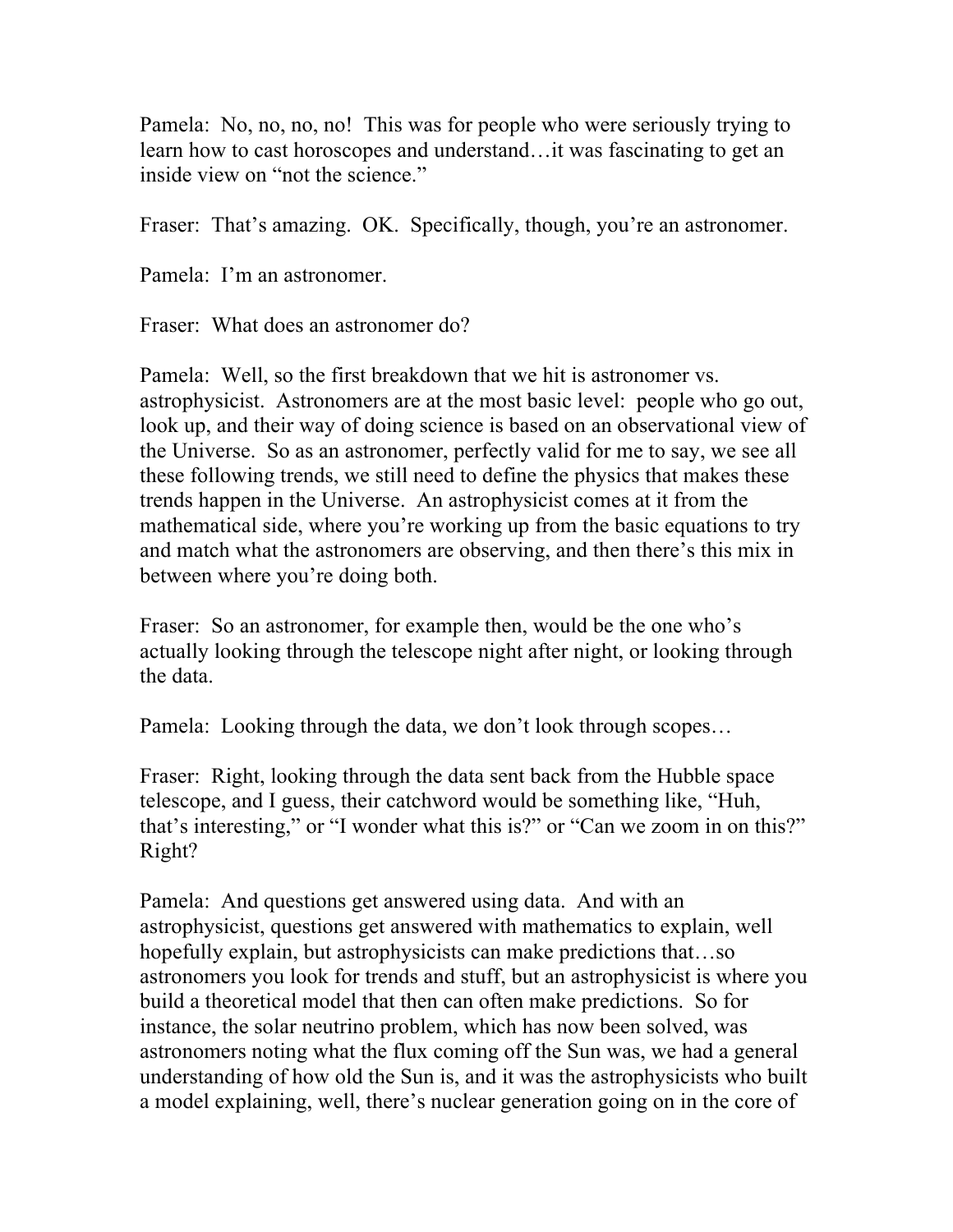the Sun. These are the reactions that are likely taking place; this should be producing neutrinos. And then, to add a new word, particle cosmologists started looking for, or in this case, particle astrophysicists started looking for those neutrinos coming off the Sun, found 1/3 of what they expected. Astrophysicists have to go back and try and figure out what's going on, but then it was the high-energy physicists that actually figured out what was going on using new data, and they…so it's an interactive process where you have the data gatherers, the modelers, and people who look up, people who look in machines -- it all works together.

Fraser: Right, and so just to... I guess that's that interesting distinction, right, where you have an astrophysicist will make a prediction. They'd say, "I wonder if the Universe works like this."

Pamela: Yes.

Fraser: ...and then they'll sit down, they'll take the math that they already know, and they say to themselves, "If the Universe works like this, then the math would look like that, and then you would see things in space that matched the predictions that I'm making right now, and then they hand that off to, say, an astronomer as a collaborator to say, "Next time you're in front of a telescope, check to see if you notice some dark area over there, or these galaxies moving toward those galaxies," or whatever it is they're looking for. Is that sort of an accurate way to describe it?

Pamela: Yeah, sometimes you get people who do both. I'm pretty much strictly an astronomer, but I work with people who… Bill Keel, down at the University of Alabama, he recently did a whole series of observations of overlapping galaxies, and as light from the background galaxy passes through the foreground galaxy, you can start to see where dust in that foreground galaxy is obscuring the light from the background galaxy, and you can do mathematical models of the distribution of material within the foreground galaxy that match the observed dimming of the background galaxy, so that's combining our physical understanding with mathematical models to match the observations. And in this case, it's one person who's taking both the astronomical side and astrophysical side of the problem in hand.

Fraser: Right, and I mean, so I think in science you've got probably a similar structure between almost all the sciences. I'm sure you have with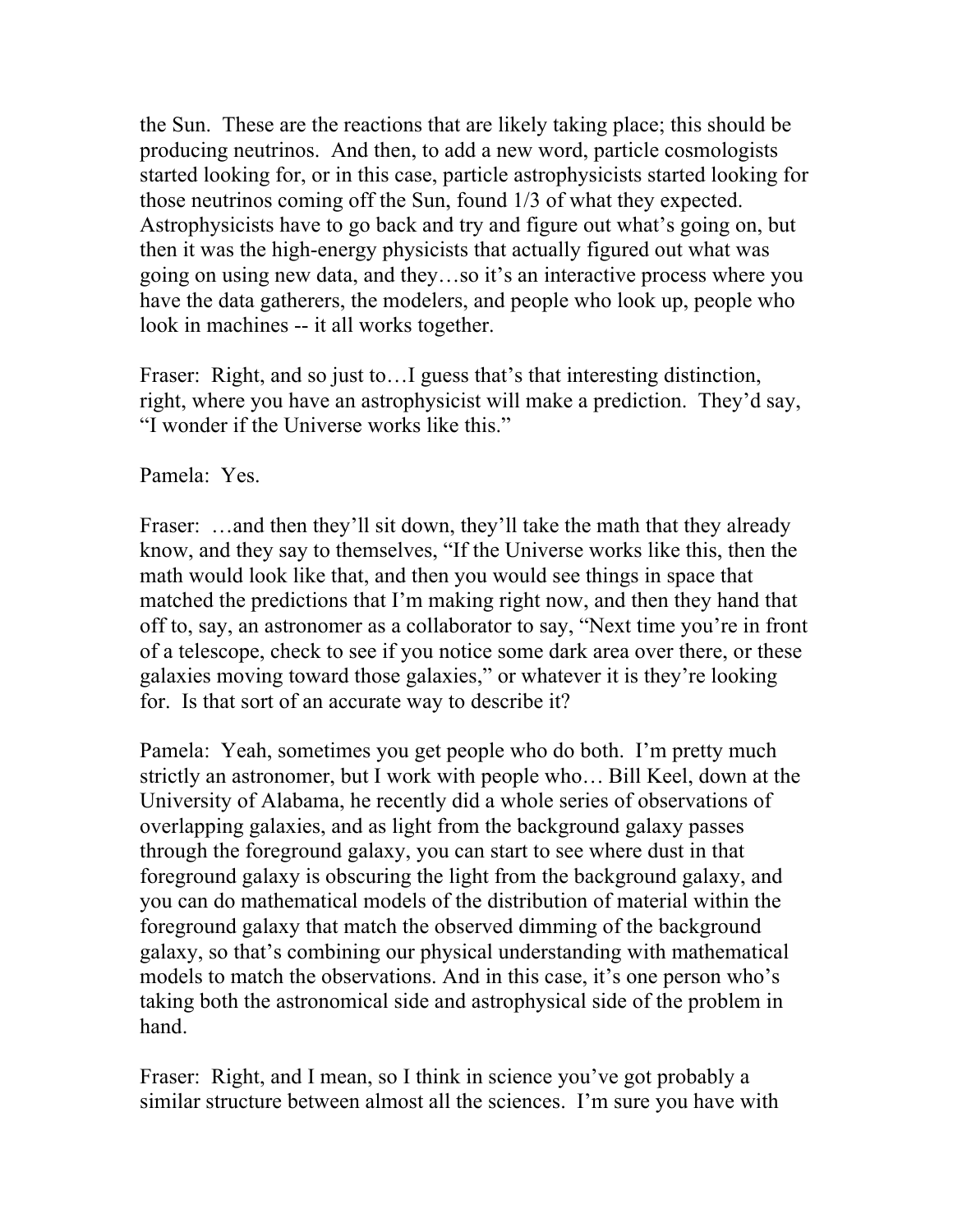chemistry. You have theoretical chemists match up with production chemists, and so on, but it's the same idea where you've got someone pushing the boundaries and the frontiers and making predictions, and other people doing a lot of the observations, and like you said, sometimes it's the same person. So then what's a cosmologist?

Pamela: A cosmologist is someone who's looking at the Universe as a whole. So this is where we start taking into consideration the entirety of the Universe formed in the moment of the Big Bang. This produced the cosmic microwave background, this produced the initial ratios of hydrogen and helium and trace elements that we see in the most chemically unenriched gas clouds the universe, so cosmologists are trying to build that big picture understanding. Astronomers are typically looking at stars, galaxies as smaller systems, so that the cosmologist is trying to take everything and look at it together, and you end up with gray areas where you have observational cosmologists, who are measuring the expansion and acceleration of our Universe by doing supernovae studies. You have particle cosmologists, who are trying to understand the origins of the Universe, and how particle physics works using some of the world's accelerators, and then you have theoretical cosmologists…well, they're the people who are predicting, when they look at the cosmic microwave background, we're going to see this distribution of the hot and cold spots.

Fraser: So cosmologists are really just astronomers, but they're looking at one specific subset of the science? I'm sure they wouldn't like me to say that to them to their faces, but…

Pamela: Well, so what's interesting…

Fraser: Highly specialized astronomers?

Pamela: [laughing] It's…when you consider your subset of data as we're looking at the entire forest rather than the trees and animals living in the trees – that's probably the best way to look at it is the cosmologists are the ones flying in the helicopter above the forest trying to get the big picture view, while the astronomers are the ones in the forest taking core samples of the trees, catching squirrels and seeing what type of squirrel they are, and so the astronomers are the ones looking at the smaller properties, and the cosmologists are the ones looking at the big picture.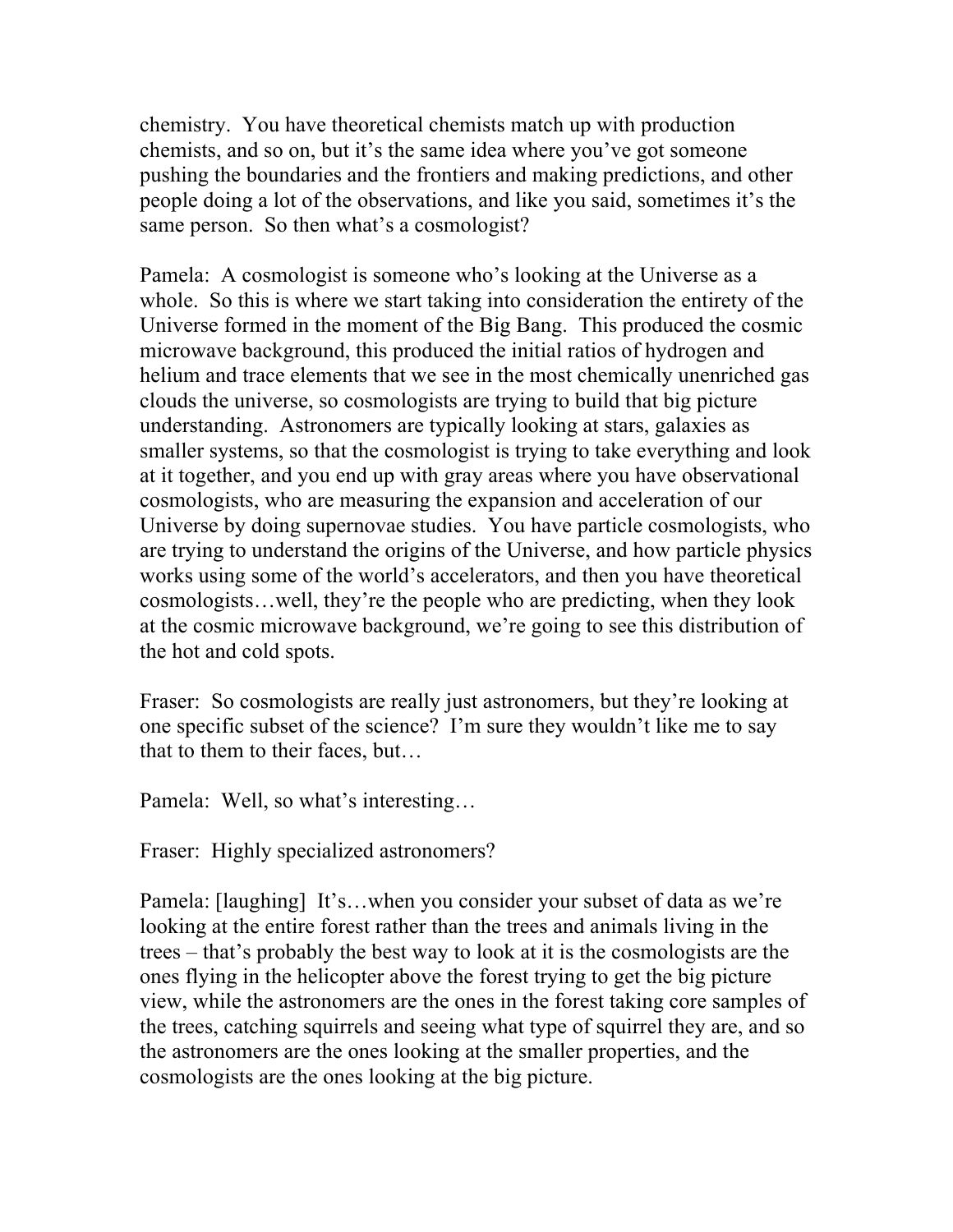Fraser: OK, so what's a space scientist?

Pamela: So…I love looking at business cards at conferences and seeing what bin people have chosen to put themselves in.

Fraser: Yeah! Why have you chosen this specific title for yourself?

Pamela: Right, so space scientists are people who often work more in space flight, space exploration. They're the ones who are looking at not a planet, not a star, but how do we survive in that place between the planets, between the stars, so space scientists are often people who are working with NASA in manned, unmanned space flight to try and define things like, well, how do we deal with heating and cooling properties in space? How do we build solar sails? So there's...it's a lot more of literally dealing with "space" rather than with a thing.

Fraser: But they're not engineers...

Pamela: They can be engineers. So space scientists can be someone who does a lot of engineering, but consider someone who studied, for instance, the Van Allen radiation belts. That's hard-core science. Understanding the thermodynamics of moving back and forth between being in sunlight and being in shadow, exposure to the vacuum of space – all of the these different things, and then you add in people who study orbits. That's now celestial mechanics and orbital mechanics.

Fraser: So would you be a "celestial mechanic?" Would that be your title? I've never seen that one before.

Pamela: No, I'd be astronomer. No, a celestial mechanic…

Fraser: No, no, no. Would a person who does that be a celestial mechanic, or an orbital mechanic? **B**ecause that would be an awesome title…

Pamela: An orbital mechanic is the poor schmoe who's tasked with calculating: how do you get from Earth to Mars in a low-energy orbit and where do you…?

Fraser: But will a person actually put that on their business card?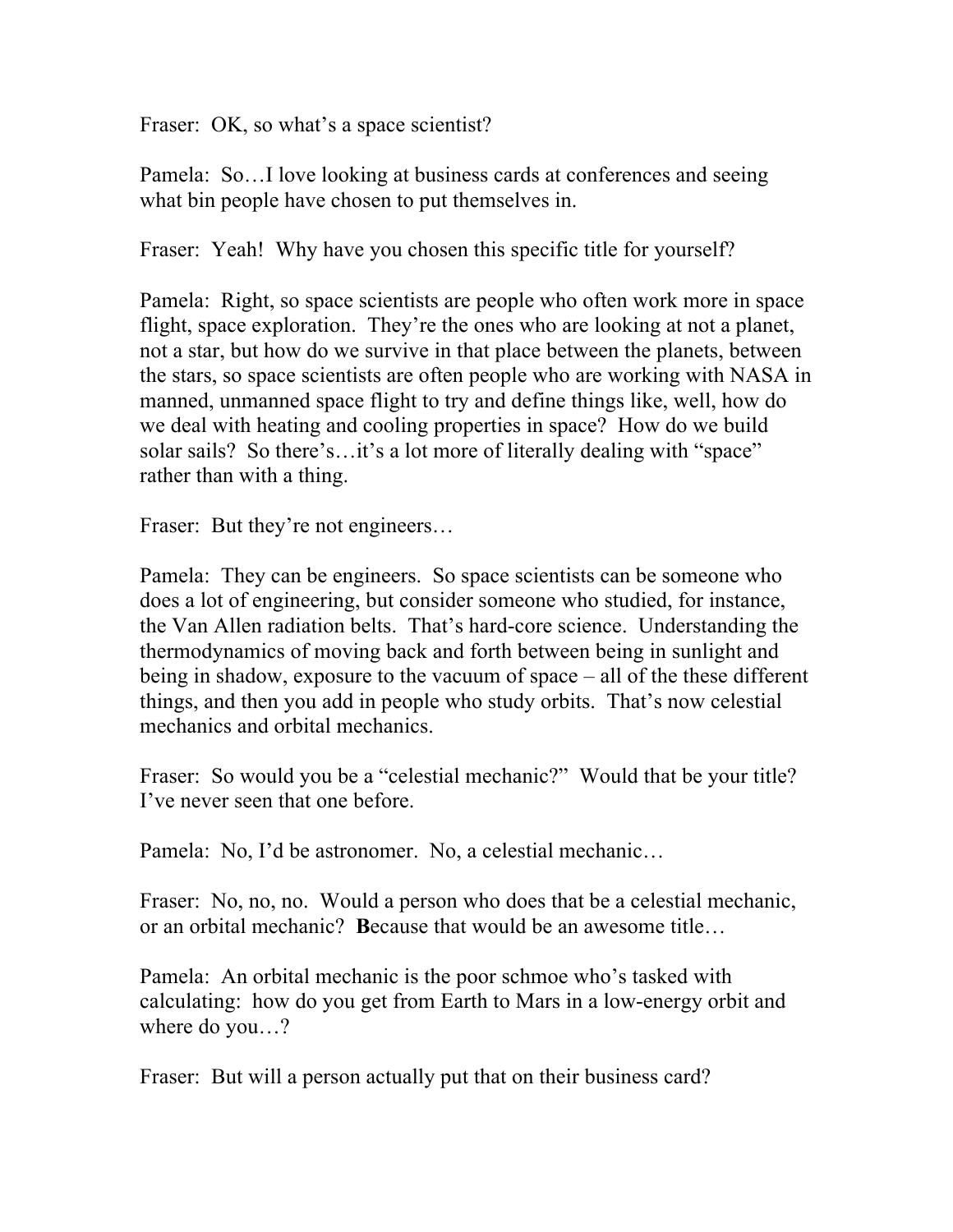Pamela: Yeah, yeah…totally.

Fraser: Really?

Pamela: Yeah.

Fraser: Orbital mechanic…I've never…cause that's got to just get the craziest questions, right? Like, "Can you fix my car in space?"

Pamela: Yeah, so there's actually a lot of complexity to orbital mechanics, and one of the members of my original dissertation committee, but unfortunately he passed away before I finished my degree, was Victor Szebehely. His daughter and I were friends, and she told the story of how he basically figured out how to solve the one special case of the three-body problem that is solvable. Basically, while sitting at dinner…and he suddenly starts playing with the salt and pepper and ketchup on the table.

Fraser: Right, and making a mashed potato Devil's Tower in the middle of the table?

Pamela: Not quite. He was much more of the moving objects, so yeah.

Fraser: Right. OK.

Pamela: But yeah, so orbital mechanics, they're the folks who figure out: How do you get things in stable orbits? How do you get them from point A to B? How do you prevent things from colliding? How do you figure out globular clusters? That's one of the most complicated orbital mechanics problems because you have all these stars that end up interacting with one another, and over time, mathematical models show that globular clusters, due to orbital mechanics, beat like a beating heart, and celestial mechanics, people who figure out: Well, how are the stars passing one another? How do you take into consideration proper motions? They do a lot of astronometry and stuff, but then you also have astrometrists, who are the ones measuring everything. I'm just going to keep throwing titles at you.

Fraser: Please do! I'll stop you every time I hear a new one. Astrometrist? Is that right?

Pamela: Yes.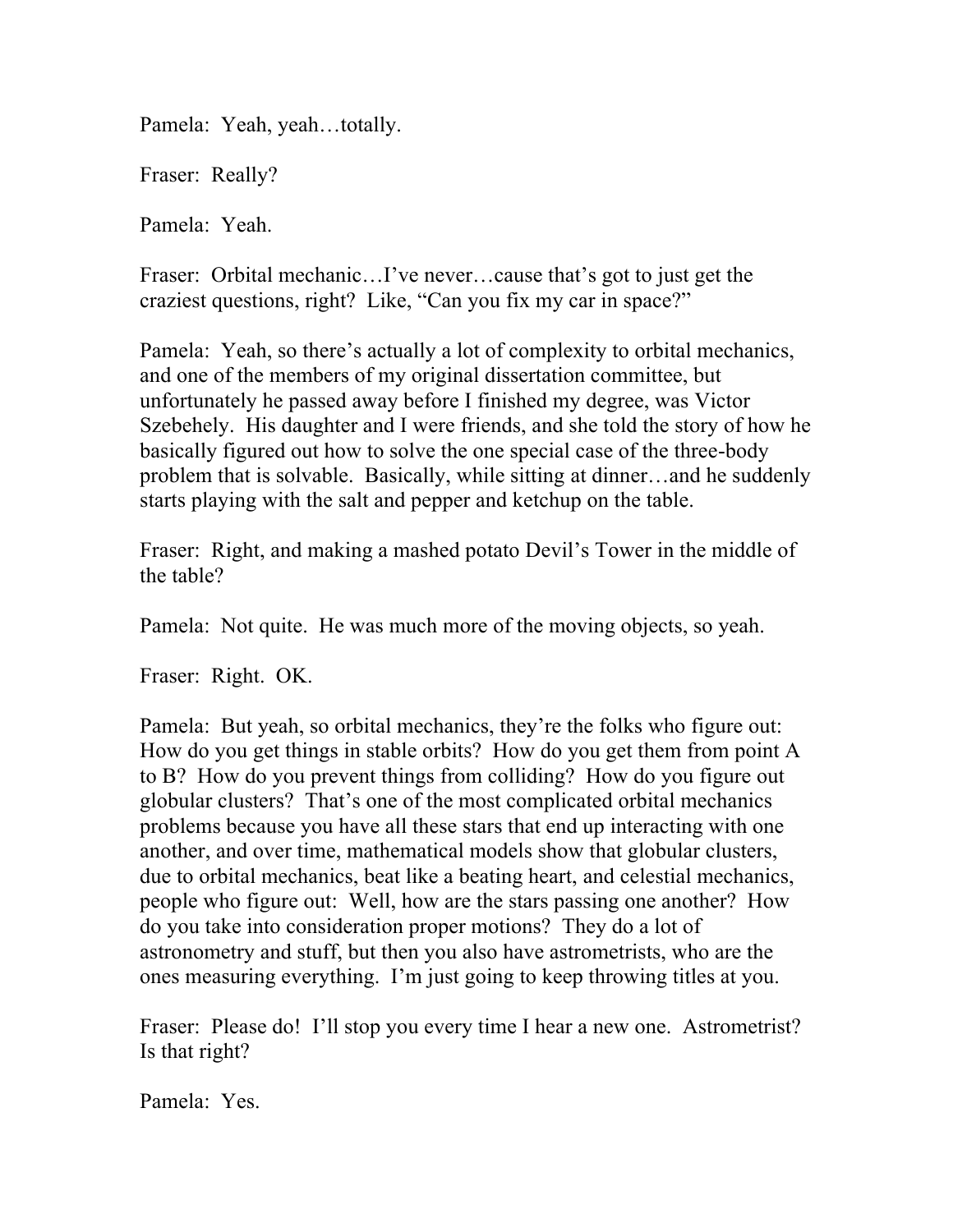Fraser: So if I say that I am an astrometer...?

Pamela: Yes. "I do astrometry" is the way it would be...

Fraser: Astrometer? I do astrometry. I am an astrometer.

Pamela: Yes.

Fraser: And that means I measure space.

Pamela: You are the person who very precisely measures the location of things and helps define coordinate systems. So someone who does astronomy, for instance, figures out what are the precise stars that Hubble uses to maintain its guiding, how do we take two different catalogs in the radio and the optical and line them up precisely so that…it's a very important field to do because we don't always have objects that give off light across all the different wavelengths. We use quasars for a lot of different things because many quasars, not all, but many quasars you can see them in the optical, you can see them in the radio, but then you have to get the x-ray stuff on the same system, and there's so many different wavelengths and trying to line everything up is a challenge.

Fraser: Alright, so there's a few titles. We've got people who are various kinds of geologists.

Pamela: Yes.

Fraser: Right? And so you've got a regular geologist...

Pamela: Rocks on Earth…

Fraser: …and then you've got a planetary geologist, and so what's the distinction there?

Pamela: Well...

Fraser: Isn't Earth a planet?

Pamela: [laughing] Earth is a planet.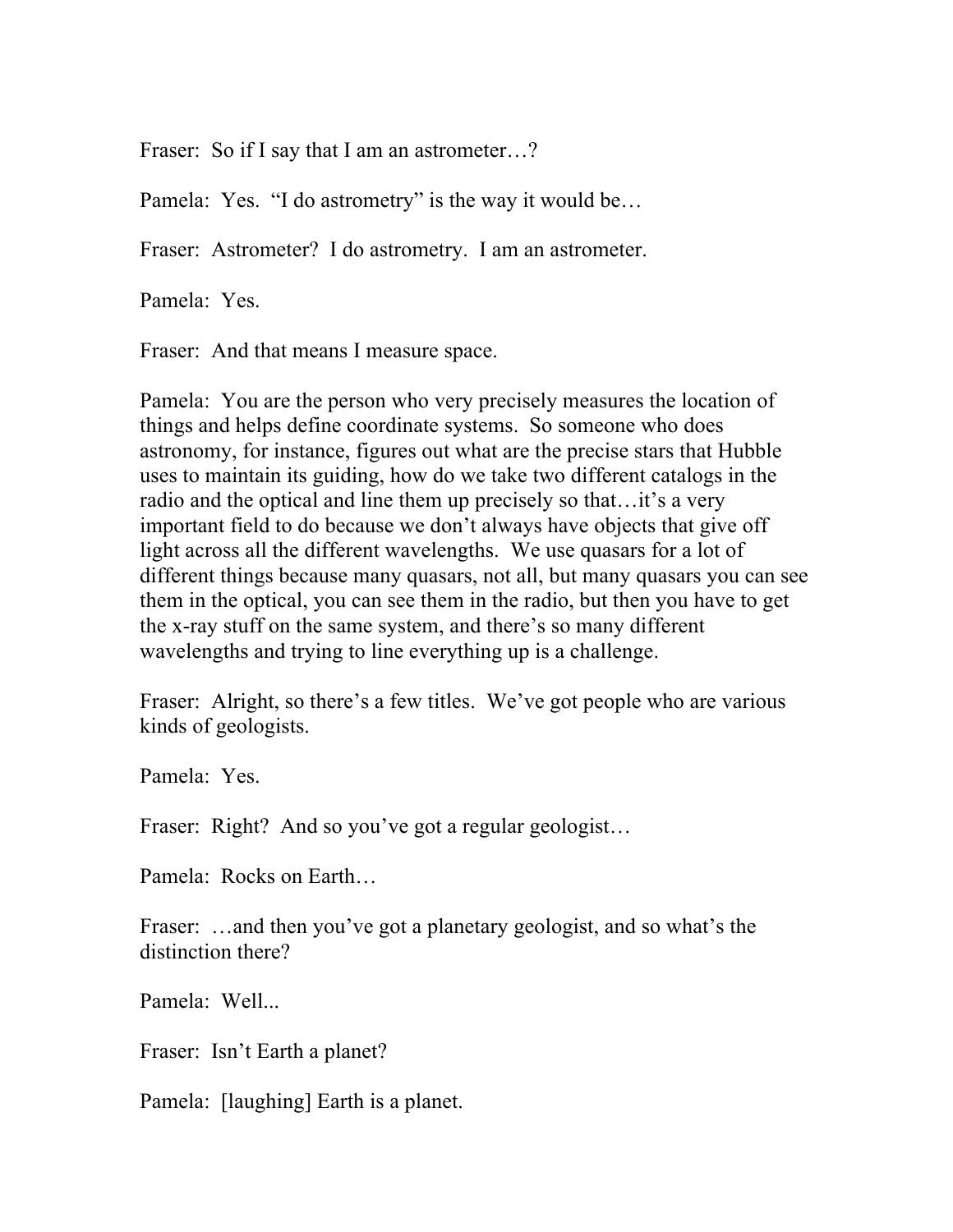Fraser: Did that get decided at the IAU while you were in China that Earth is no longer a planet?

Pamela: Earth is still a planet. They did redefine the AU in ways that I'm still trying to figure out.

Fraser: The astrometers would be interested in that, I think.

Pamela: So, yeah. The geology, if you go to the American Geophysics Union out in San Francisco, it's this amazing meeting of people whose jobs vary from how to efficiently figure out where is there oil under the ground, to how are the plates on the planet moving. A volcanologist is a very specific type of geologist to what are the comparative characteristics between plate tectonics on Earth vs. something like Venus, where it seems like the entire surface doesn't move, but rather just reshuffles every once in a while. So at its core, a geologist is someone who studies the surface and internal characteristics of a gravitationally-bound solid body, so Earth…

Fraser: Not necessarily a planet...

Pamela: Right. Now, gas giants aren't as much the purview of a geologist, but planetary scientists start getting involved when you start looking at gas giants, ice giants, and things like that, so that's its own field.

Fraser: Asteroids, comets, Kuiper belts, they're fine with all that.

Pamela: [laughing] Well, then so then icy bodies -- those are completely different again. So everything's complicated. Planetary scientists…

Fraser: OK. Alright. Let's go back to...so a planetary geologist, not a planetary scientist because that's different...

Pamela: Planetary geologist is someone who's dealing with bodies that you can model using geological models, so plate tectonics, volcanology, you end up using hydrodynamics to understand ice processes, water processes… Planetary scientist broadens that, so it's planetary geologist can…it's like the Venn diagram overlap between geologist and planetary scientist, so planetary scientist moves on to take on things like Jupiter and Saturn, Neptune Uranus, all these gas bodies that you can't model the same way, but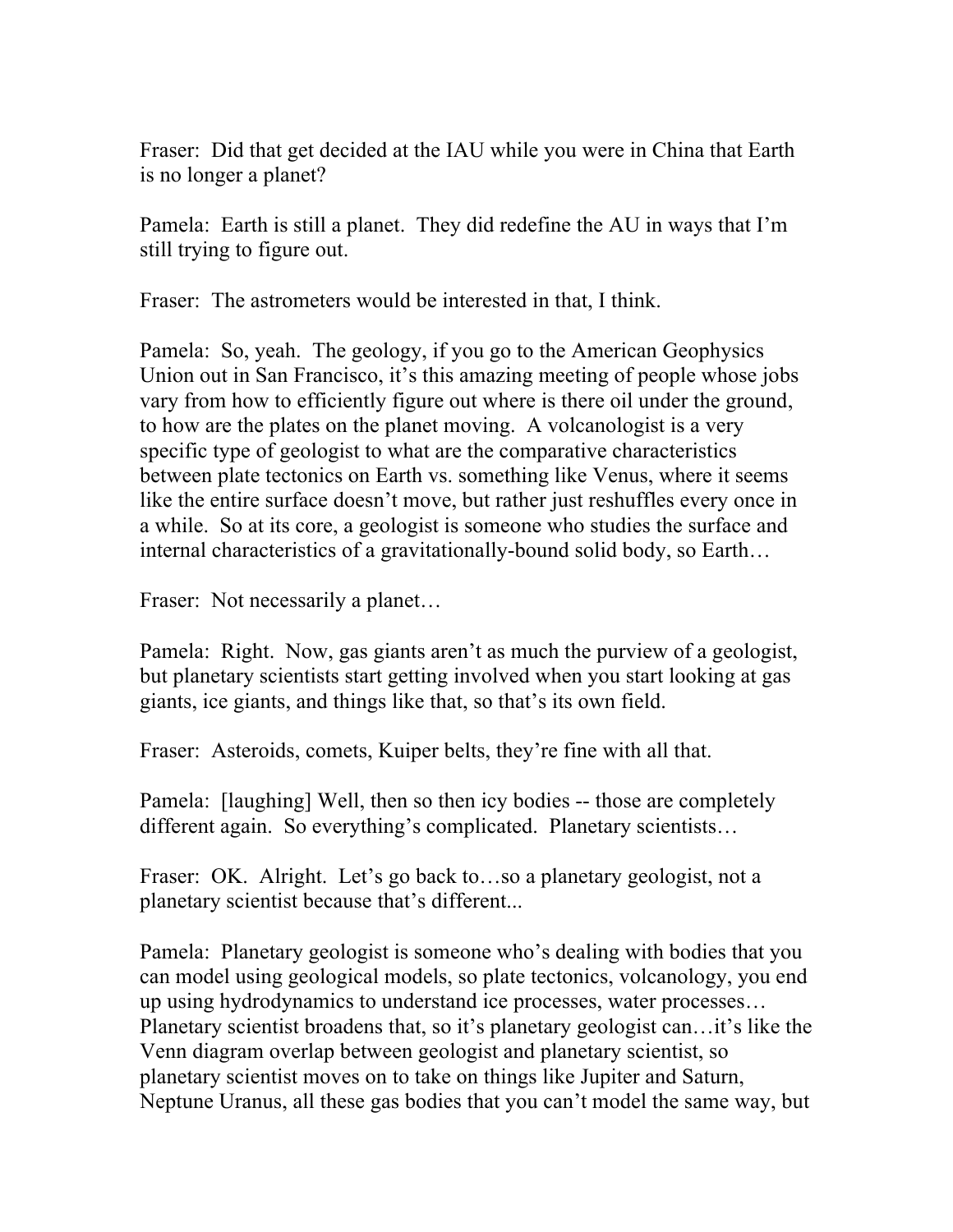meteorology starts to creep in matter…gas dynamics matters, so there's so much to learn, and when you start trying to figure out what you need to know to do a given theory, what it takes to understand how Jupiter's atmosphere works is radically different from what it takes to understand how is it that Vesta is shaped in this crazy Dr. Seuss way that it's shaped. And so it takes two different types of degrees, two different kinds of science to model and understand these two objects that we've thrown into the same book when we teach in  $8<sup>th</sup>$  grade.

Fraser: So then, I guess, the last step is the biologist.

Right. So now we're starting to add in things like astrobiology, which is the study of trying to understand: How do you determine if there is life out there among the stars? What chemical signatures do you look for in the atmosphere? How would life throw a planet's atmosphere out of chemical equilibrium?

Fraser: But isn't that like the strangest career to have if you think about it because an astrobiologist has no access to actual astrobiology yet, and so they can't study aliens, right? Because so far none have been discovered, and so they can only make predictions. I mean, I'd say they're astrophysicists.

Pamela: No, no, they're theoretical biologists is what I would call them.

Fraser: That's what I mean. They're the equivalent. They're theoretical biologists. They say, "Here's what life might look like out in space. Go look for that." And then they hand that off.

Pamela: And that's cool!

Fraser: Absolutely! No…

Pamela: Their entire job is "What if…?"

Fraser: ... I'm not saying they shouldn't exist, I'm just saying it must be a very strange job to have trained in biology, and then not have any examples to look at the thing you've been trained in.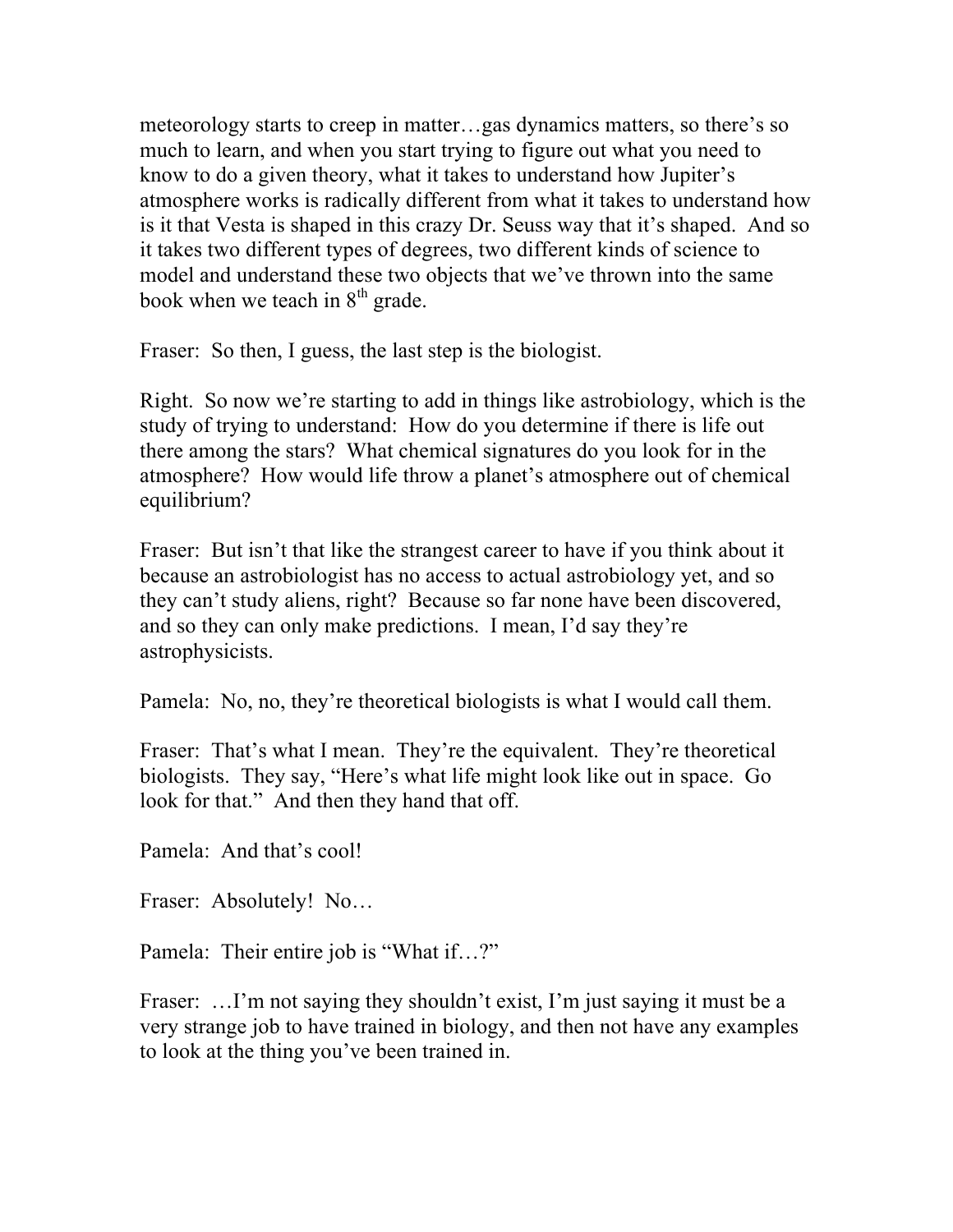Pamela: Well, they do do a lot of work studying extremophiles here on the planet Earth and saying, "OK, where on the Earth do we have this totally insane chemical composition set of conditions? Let's go look there for life, and see if life can exist." And this is where we had Mono Lake, which is extremely rich in arsenic, was searched for life. This is where a lot of people go and look in hot springs. There's all of the work to look at underground lakes in Antarctica. There's lots of places that we see as models for trying to understand what life could potentially look like on other worlds, and hopefully, within our lifetime, we'll be able to start going out and exploring Titan, and Europa, and Mars, and looking for…we don't expect to find major life, but we might find bacterial life out there in our own solar system.

Fraser: So then, I want to give you a couple of examples of things that people do and you can kind of tell me what kind of a job title you would want to be able to do that. So what if you are studying the atmosphere of Jupiter?

Pamela: Planetary scientist or meteorologist.

Fraser: Is there a planetary meteorologist?

Pamela: It's a specialty in planetary science, just like studying variable stars is a specialty in astronomy.

Fraser: What if you are examining the effects of long-term radiation on astronauts?

Pamela: That is straight-up biology, or space scientist.

Fraser: Not space medicine?

Pamela: Space medicine, yeah, that's true. Space medicine is a field. I forgot about that one.

Fraser: You're like an astro-doctor?

Pamela: You know, NASA needs doctors, too.

Fraser: Astrophysicist?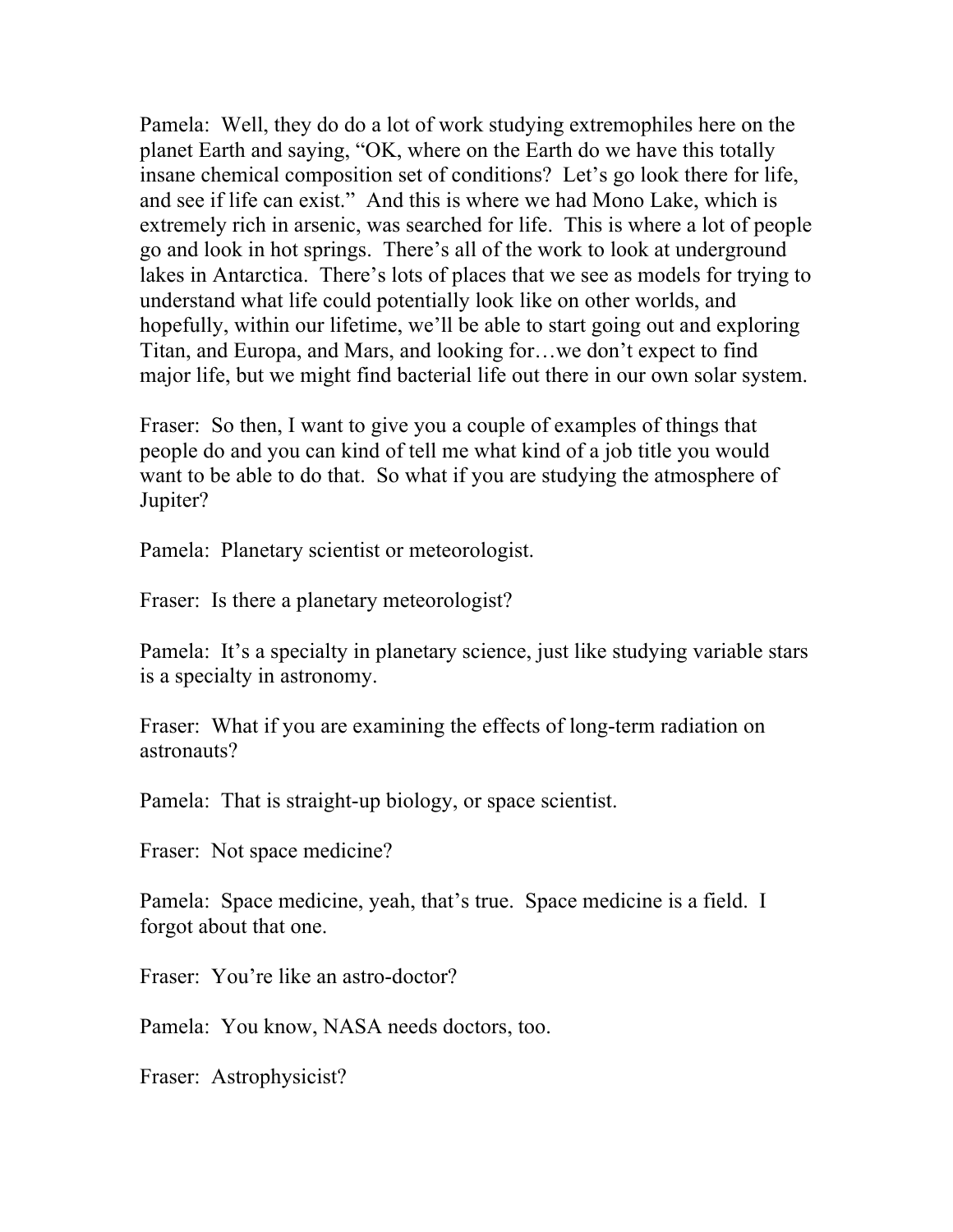Pamela: No.

Fraser: Astrophysician -- I've decided it's an astrophysician.

Pamela: That would be a great title.

Fraser: Exactly. What about examining the environments right around black holes?

Pamela: That's probably a cosmologist.

Fraser: Cosmologist? But isn't that like big picture stuff?

Pamela: They tend to throw black hole studying in with cosmology.

Fraser: Alright. And what about predicting what kind of a life people will have based on the year they were born, and what constellation the Sun was in?

Pamela: That's not a science, but that's called astrology.

Fraser: Oh! I almost had you, but you took a course on it so you know an awful lot about it. Cool! So I guess the last question is that if you want to go into space and astronomy as a career, how early do you have to actually decide? I mean, do you become a…which of them are real, that you do really need to hunker down and start to learn, say, astrophysics early on and decide, or which can you just change your business card and go, "Now I'm an astrophysician?"

Pamela: Well, so none of them can you really just change your business card. If you want to make a career change, it's possible to get into any of these fields later in life, but it gets harder the more theoretical and mathematically driven the field you're going into is. I've seen lots of people go back to college in their 30s and 40s and go on to have good careers in astronomy as people who dance on that line between astronomy and astrophysics, but when it comes to theoretical work, there's actually a lot of research that most people have their major breakthroughs before they're 30, and so that means you really have to get started in that field as a teenager, and that sounds kind of weird to say, but going into astronomy and getting into the top theoretical programs is such a highly competitive field that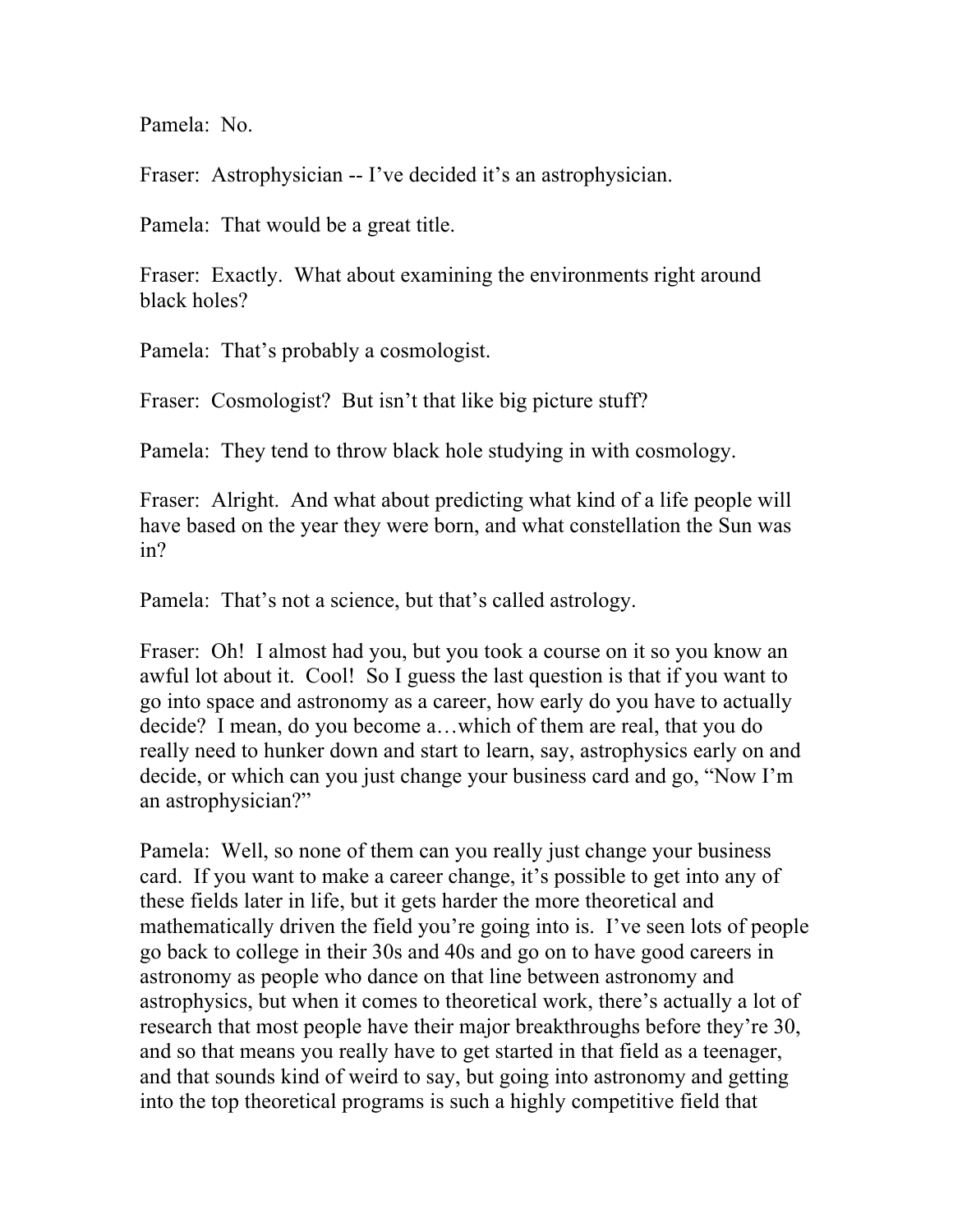nowadays, they're looking for people who have been publishing research papers as undergraduates, and when you start looking at that level of competition…I'm not top of our field; I'm a perfectly generic, Americanbred astronomer, but my high school job was reducing VLA data working at Haystack observatory, and measuring Stokes parameters of T Tauri stars using Haystack data. My college job -- I was publishing papers working at Michigan State University in variable stars. It's this sort of starting-veryearly background that, unfortunately, is necessary when there might only be ten jobs in the United States for what you want to do once you get your PhD.

Fraser: Right. And so, for example, if you want to be a planetary geologist, you've got to focus on geology, and then start incorporating that planetary geology pretty early on.

Pamela: Yeah, and so…

Fraser: And go to the right school...

Pamela: And go to the right school.

Fraser: Where they teach it.

Pamela: So while you can, for the non-theoretical in here, planetary does count. You can go back to college in your 30s and 40s, you can get a job working in the field. The observational stuff is much easier to get into. When you start getting into the theoretical modeling, there's so much to learn because you have to know all the observational science, you have to know all the mathematics, you have to be able to do the computer models - that's a lifetime of work to get there. And so it depends on what you want to do, but there are ways, later in life, to become a professional in these fields as long as you're not trying to become Albert Einstein in these fields later in life.

Fraser: And which one would you say is the hardest of all of them? Like which is the one that all...?

Pamela: People who do theoretical magneto hydrodynamics.

Fraser: So that would be a...?